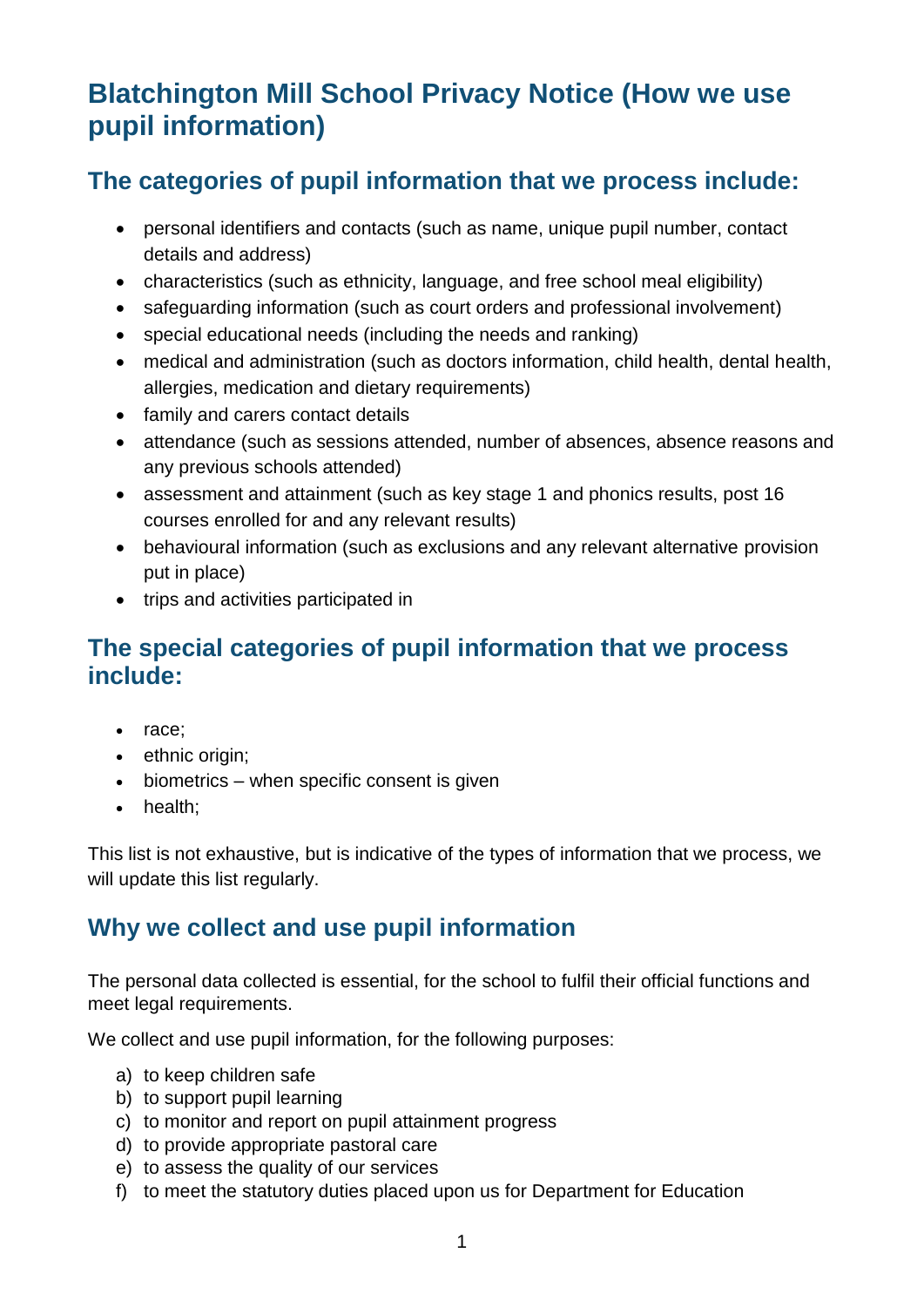Under the General Data Protection Regulation (GDPR), the lawful bases we rely on for processing pupil information are:

Article 6:

- b) Contract: the processing is necessary for the contract that the school has with pupils to provide education.
- c) Legal Obligation: the school needs to process data as part of our legal obligation to comply with the law.
- e) Public Task: the processing is necessary for the school to perform the task of providing education as our official function and that function has a clear basis in law

In addition, concerning any special category data:

Article 9:

- a) the data subject has given explicit consent to the processing of those personal data for one or more specified purposes or
- b) processing is carried out in the course of the school's legitimate activities with appropriate safeguards on condition that the processing relates solely to the pupils or to former pupils of the school or to persons who have regular contact with it in connection with its purposes and that the personal data are not disclosed outside the school without the consent of the pupils or their families/carers.

# **How we collect pupil information**

We collect pupil information via registration forms at the start of the school attendance or Common Transfer File (CTF) or secure file transfer from previous school]

Pupil data is essential for the schools' operational use. Whilst the majority of pupil information you provide to us is mandatory, some of it requested on a voluntary basis. In order to comply with the data protection legislation, we will inform you at the point of collection, whether you are required to provide certain pupil information to us or if you have a choice in this and we will tell you what you need to do if you do not want to share this information with us.

# **How we store pupil data**

We hold pupil data securely for the set amount of time recommended by the Information and Records Management Society.

Pupil records where a pupil moves school are transferred fully and securely to their new school.

Pupil records where a pupil reaches school leaving age whilst still a pupil of this school are retained until that pupil reaches the age of 25 or in the case of students with special educational needs until 35 years after the closure of the pupil record.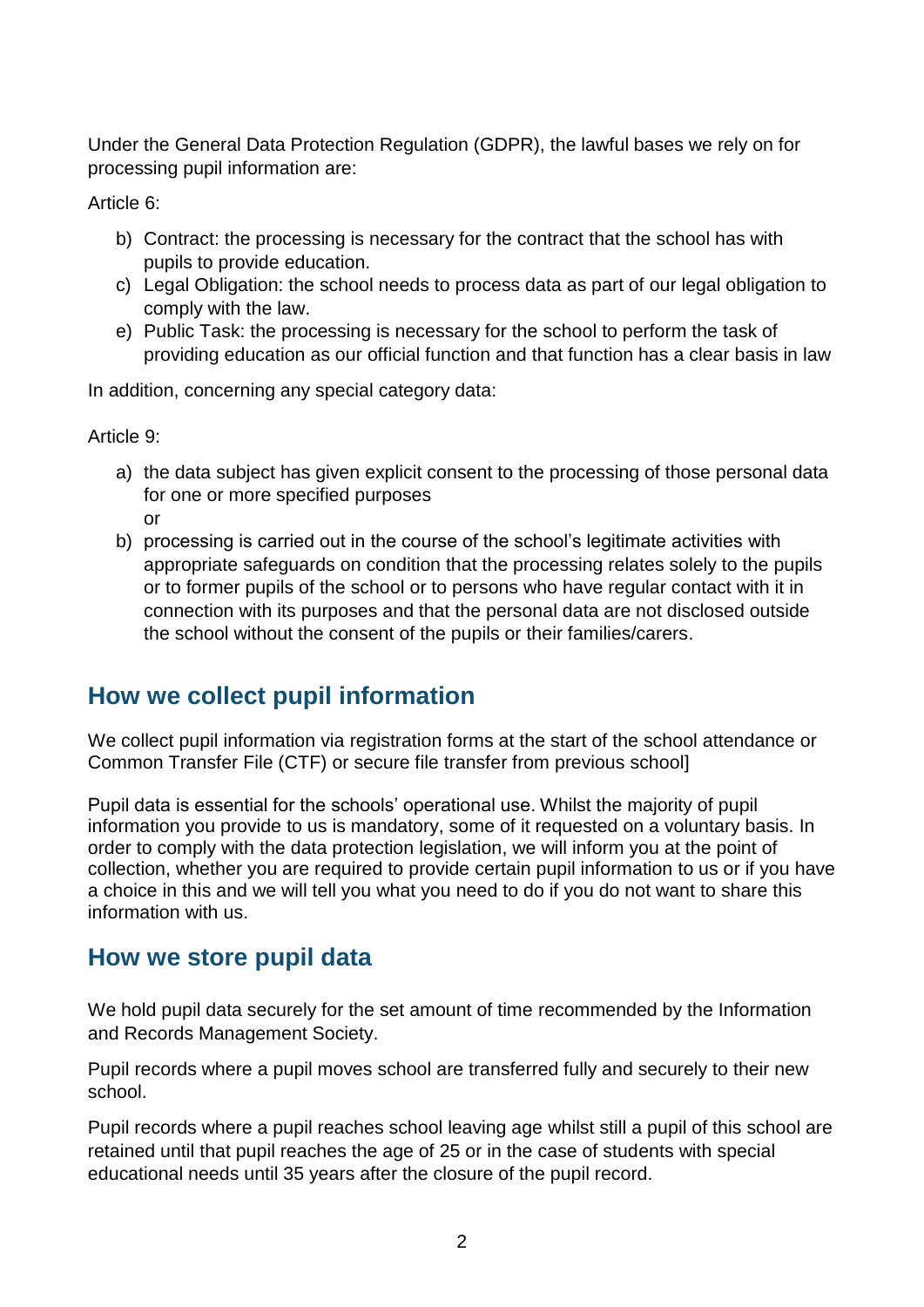At the end of the retention period all hard copy documents are physically destroyed and electronic data is deleted.

# **Who we share pupil information with**

We routinely share pupil information with:

- schools that the pupils attend after leaving us
- youth support services (pupils aged 13+)
- the Department for Education (DfE)
- organisations that provide support and tools used as part of the education of our pupils
- education, training, careers and examining bodies
- family, associates and representatives of the person whose personal data we are processing
- local and central government
- healthcare professionals
- social and welfare organisations
- police forces
- courts

We will never knowingly share pupil information with businesses for marketing purposes.

# **Why we regularly share pupil information**

We only share pupil information for the following purposes:

- a) to keep children safe
- b) to support pupil learning
- c) to monitor and report on pupil attainment progress
- d) to provide appropriate pastoral care
- e) to assess the quality of our services
- f) to meet the statutory duties placed upon us for DfE data collections

## **Youth support services**

#### **Pupils aged 13+**

Once our pupils reach the age of 13, we also pass pupil information to our local authority and / or provider of youth support services as they have responsibilities in relation to the education or training of 13-19 year olds under section 507B of the Education Act 1996.

This enables them to provide services as follows:

- youth support services
- careers advisers

The information shared is limited to the child's name, address and date of birth. However where a parent or guardian provides their consent, other information relevant to the provision of youth support services will be shared. This right is transferred to the child / pupil once they reach the age 16*.* Data is securely transferred to the youth support service via secure upload or encrypted, password protected email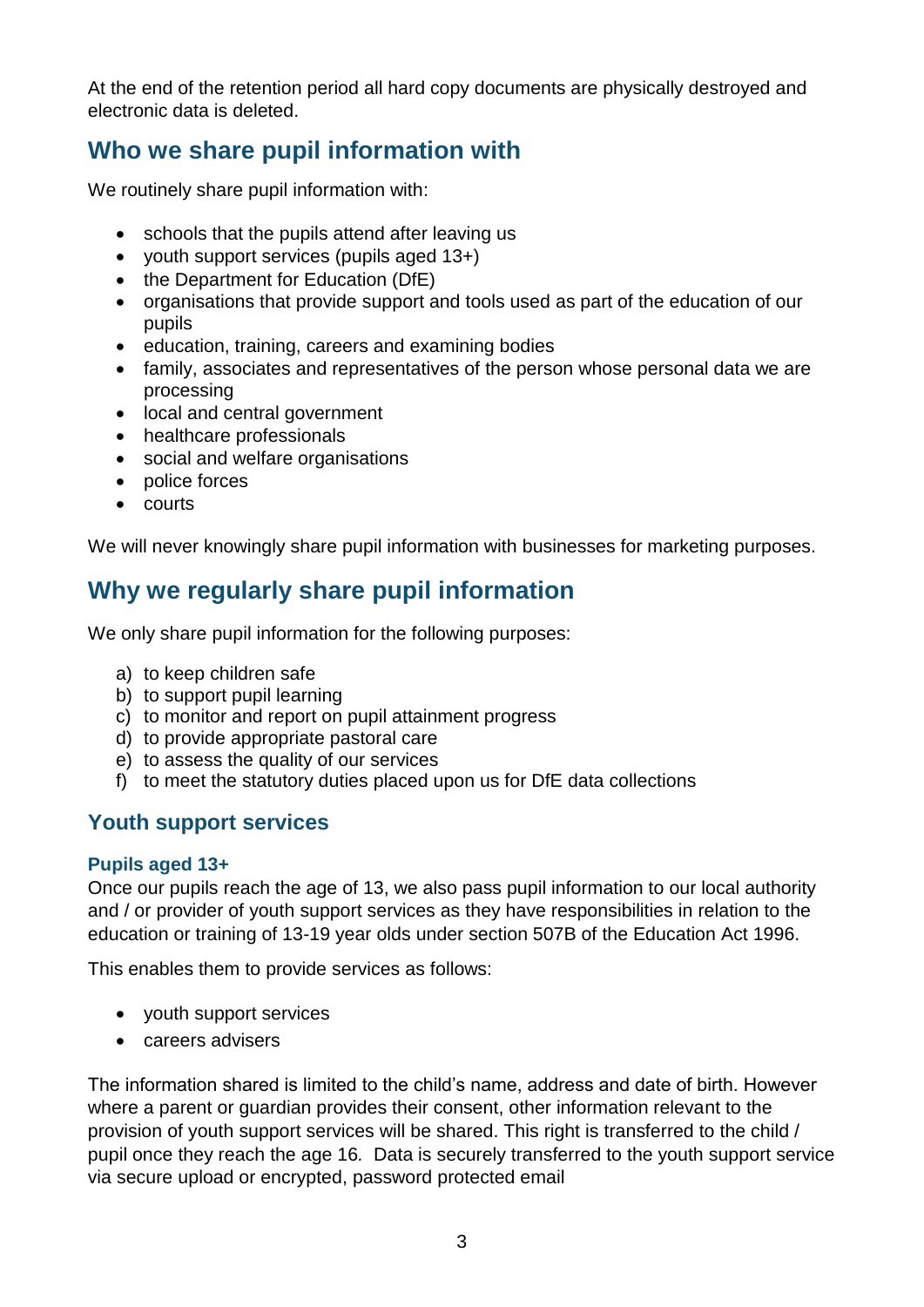For more information about services for young people, please visit our local authority website.

## **Department for Education**

The Department for Education (DfE) collects personal data from educational settings and local authorities via various statutory data collections. We are required to share information about our pupils with the Department for Education (DfE) either directly or via our local authority for the purpose of those data collections, under:

section 3 of The Education (Information About Individual Pupils) (England) Regulations 2013.

All data is transferred securely and held by DfE under a combination of software and hardware controls, which meet the current [government security policy framework.](https://www.gov.uk/government/publications/security-policy-framework)

For more information, please see 'How Government uses your data' section.

### **Local Authorities**

We may be required to share information about our pupils with the local authority to ensure that they can conduct their statutory duties under the Schools Admission Code, including conducting Fair Access Panels.

#### **Requesting access to your personal data**

Under GDPR, parents/carers and pupils have the right to request access to information about them that we hold. To make a request for your personal information, or be given access to your child's educational record, contact The Data Protection Officer/School Business Manager via [office@blatchingtonmill.org.uk](mailto:office@blatchingtonmill.org.uk)

You also have the right to:

.

- object to processing of personal data that is likely to cause, or is causing, damage or distress
- prevent processing for the purpose of direct marketing
- object to decisions being taken by automated means
- in certain circumstances, have inaccurate personal data rectified, blocked, erased or destroyed; and
- a right to seek redress, either through the ICO, or through the courts

If you have a concern or complaint about the way we are collecting or using your personal data, you should raise your concern with us in the first instance or directly to the Information Commissioner's Office at <https://ico.org.uk/concerns/>

For further information on how to request access to personal information held centrally by DfE please see the 'How Government uses your data' section of this notice.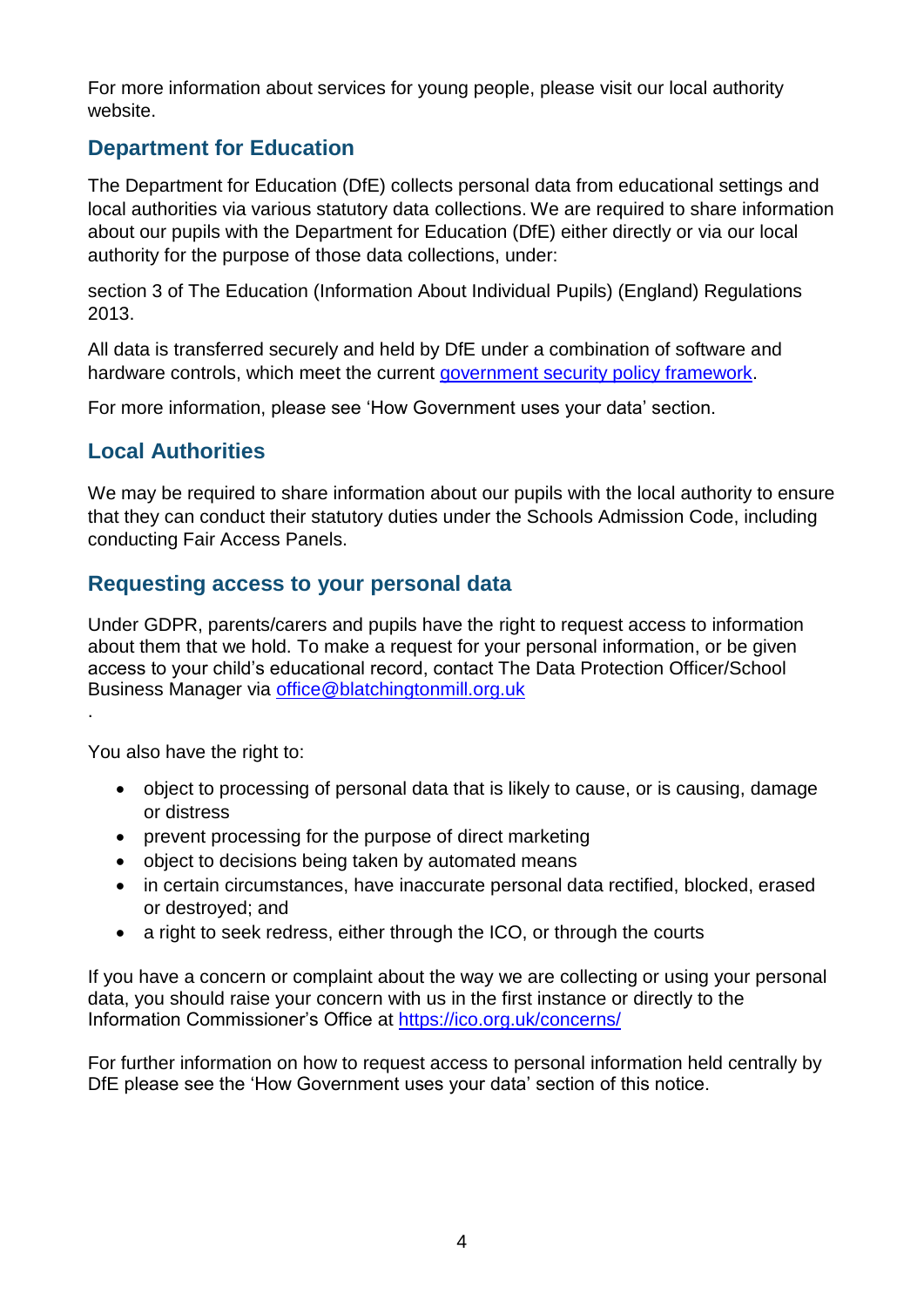### **Withdrawal of consent and the right to lodge a complaint**

Where we are processing your personal data with your consent, you have the right to withdraw that consent. If you change your mind, or are unhappy with our use of your personal data, please let us know by contacting the Data Protection Officer.

#### **Last Updated**

We may need to update this privacy notice periodically so we recommend that you revisit this information from time to time. This version was last update on 28<sup>th</sup> October 2021.

### **Contact**

**If you would like to discuss anything in this privacy notice, please contact:**

**The Data Protection Officer/School Business Manager**

**Blatchington Mill School**

**Nevill Avenue**

**BN3 7BW**

**[office@blatchingtonmill.org.uk](mailto:office@blatchingtonmill.org.uk)**

**01273 736244**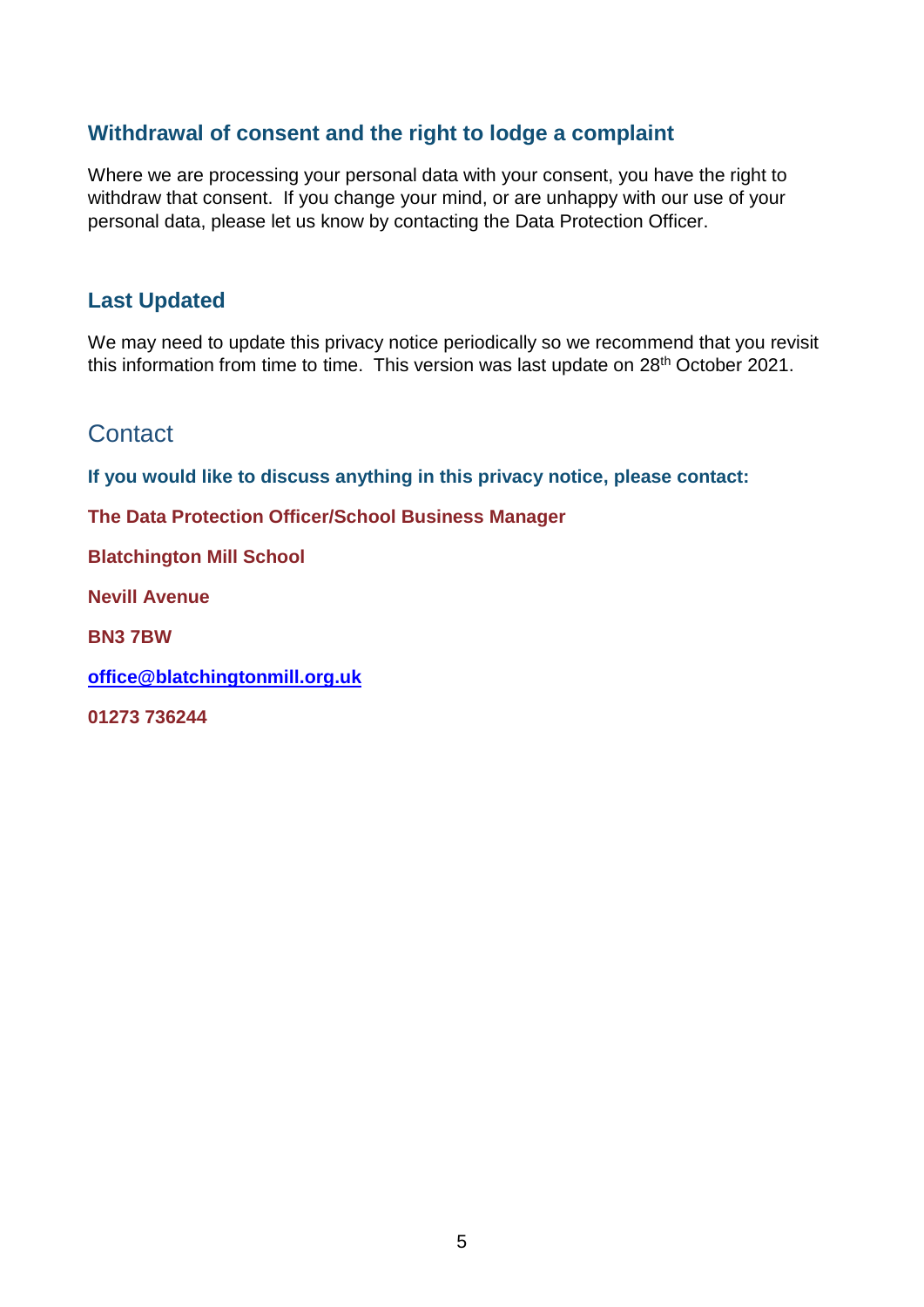# **How Government uses your data**

The pupil data that we lawfully share with the DfE through data collections:

- underpins school funding, which is calculated based upon the numbers of children and their characteristics in each school.
- informs 'short term' education policy monitoring and school accountability and intervention (for example, school GCSE results or Pupil Progress measures).
- supports 'longer term' research and monitoring of educational policy (for example how certain subject choices go on to affect education or earnings beyond school)

#### **Data collection requirements**

To find out more about the data collection requirements placed on us by the Department for Education (for example; via the school census) go to <https://www.gov.uk/education/data-collection-and-censuses-for-schools>

## **The National Pupil Database (NPD)**

Much of the data about pupils in England goes on to be held in the National Pupil Database (NPD).

The NPD is owned and managed by the Department for Education and contains information about pupils in schools in England. It provides invaluable evidence on educational performance to inform independent research, as well as studies commissioned by the Department.

It is held in electronic format for statistical purposes. This information is securely collected from a range of sources including schools, local authorities and awarding bodies.

To find out more about the NPD, go to

[https://www.gov.uk/government/publications/national-pupil-database-user-guide-and](https://www.gov.uk/government/publications/national-pupil-database-user-guide-and-supporting-information)[supporting-information](https://www.gov.uk/government/publications/national-pupil-database-user-guide-and-supporting-information)

### **The Learning Records Service (LRS)**

At the age of 13 all school students in England are issued with a Unique Learner Number

The information you supply is used by the Learning Records Service (LRS). The LRS issues Unique Learner Numbers (ULN) and creates Personal Learning records across England, Wales and Northern Ireland, and is operated by the Education and Skills Funding Agency, an executive agency of the Department for Education (DfE).For more information about how your information is processed, and to access your Personal Learning Record, please refer to: <https://www.gov.uk/government/publications/lrs-privacy-notices>